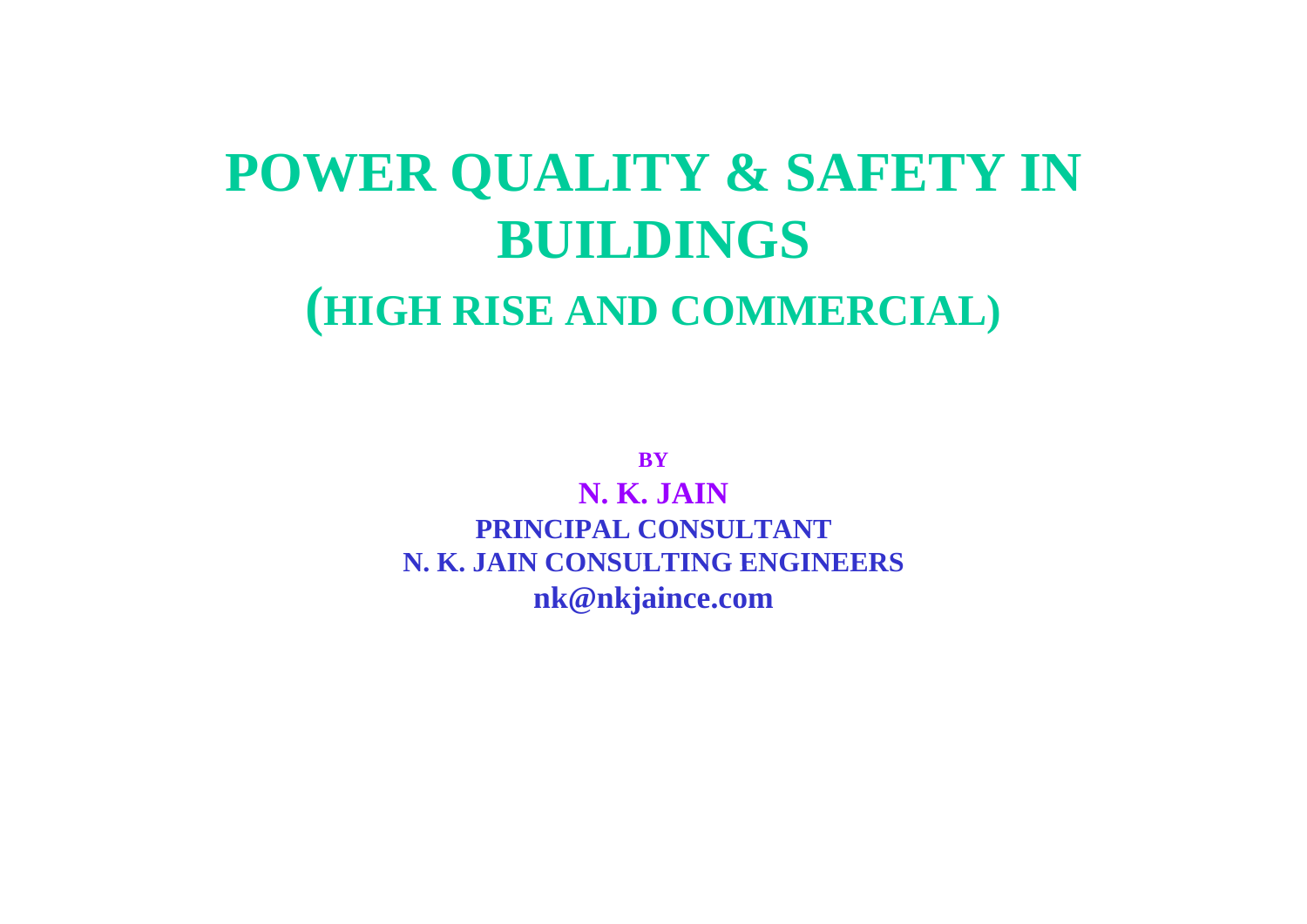# **WHAT IS POWER QUALITY ?**

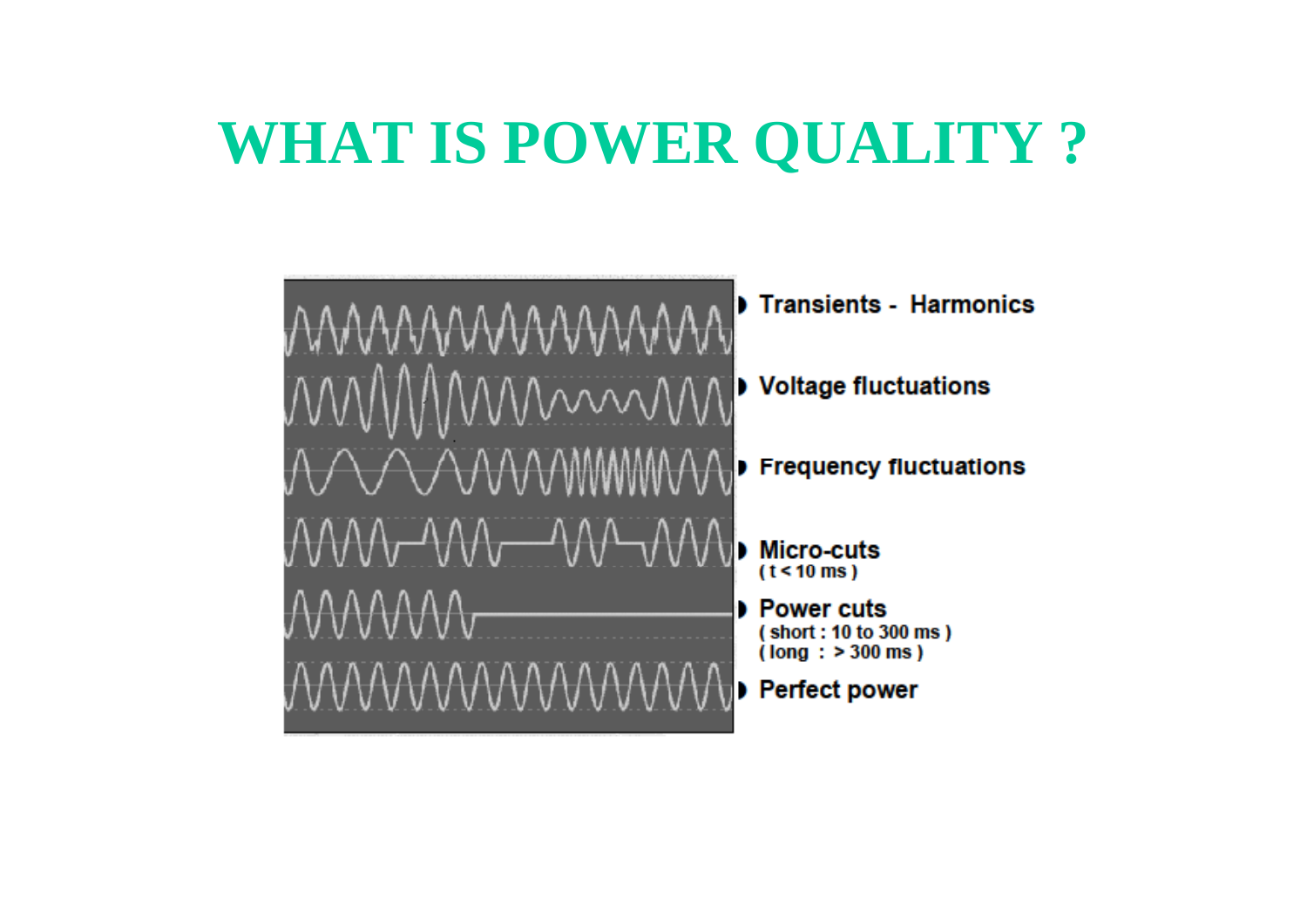## **WHY POWER QUALITY IS IMPORTANT IN HIGH RISE BUILDINGS ?**

**TWO MAIN REASONS :** 

- HEIGHT  $\rightarrow$  LONG LENGTH OF CABLES  $\rightarrow$  $H$ IGHER VOLTAGE DROP  $\rightarrow$  HEATED CABLES
- HARMONICS  $\rightarrow$  TYPES OF LOADS  $\rightarrow$  NON LINEAR HARMONIC RICH "IT" LOADS IN SUCH BUILDINGS LIKELY TO OVER HEAT THE TRANSFORMERS AND CABLES

**BOTH REASONS INCREASE CHANCES OF FIRE !!**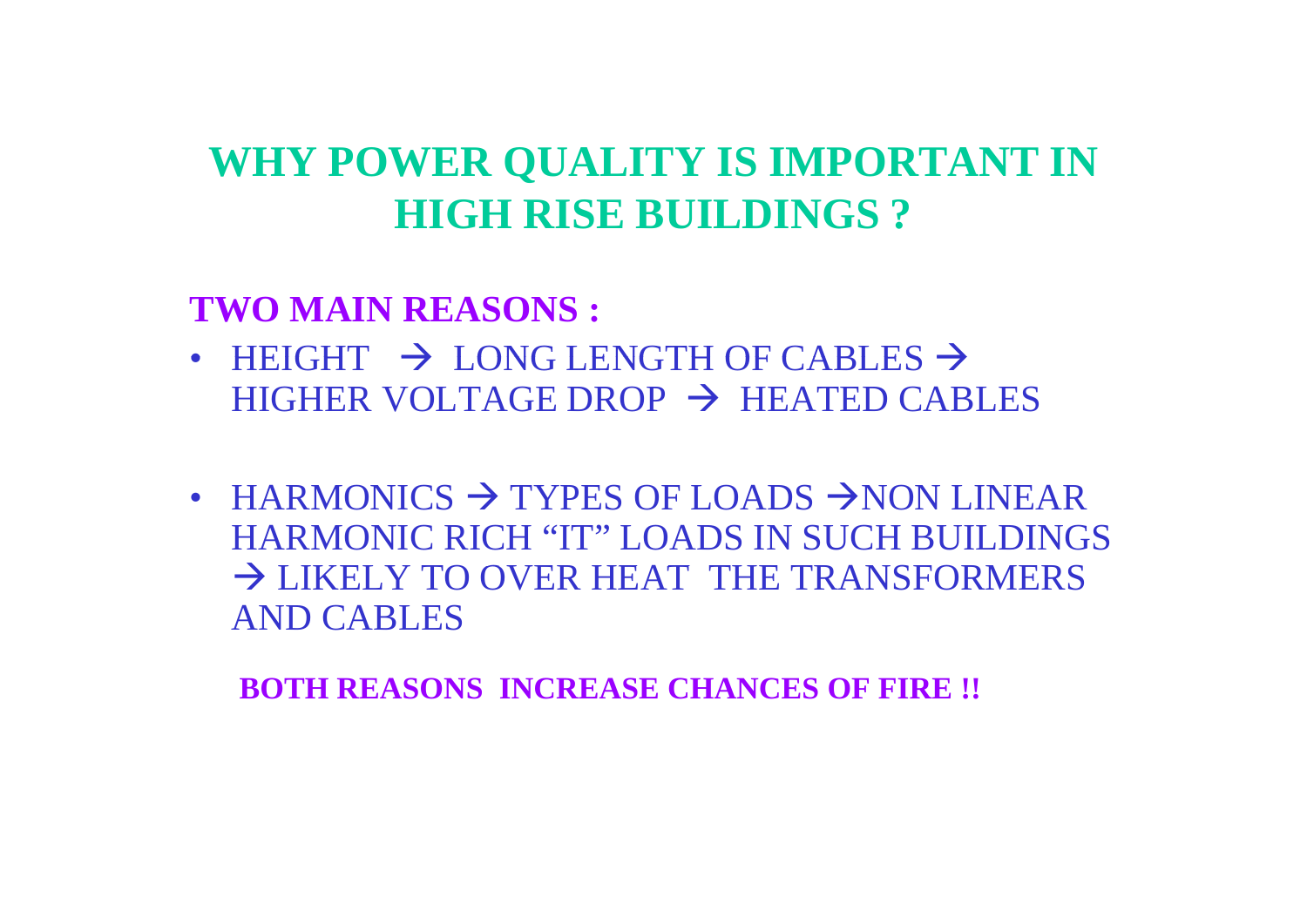## **FIRE SAFETY IN SUSTAINABLE HIGH RISE SUSTAINABLE BUILDINGS**

- FIRE SAFETY UTMOST IMPORTANCE IN ANY HIGH RISE BUILDING
- TO REDUCE FIRE RISK –
- HIGH QUALITY DESIGN OF ELECTRICAL SYSTEM
- HIGH QUALITY MAINTENANCE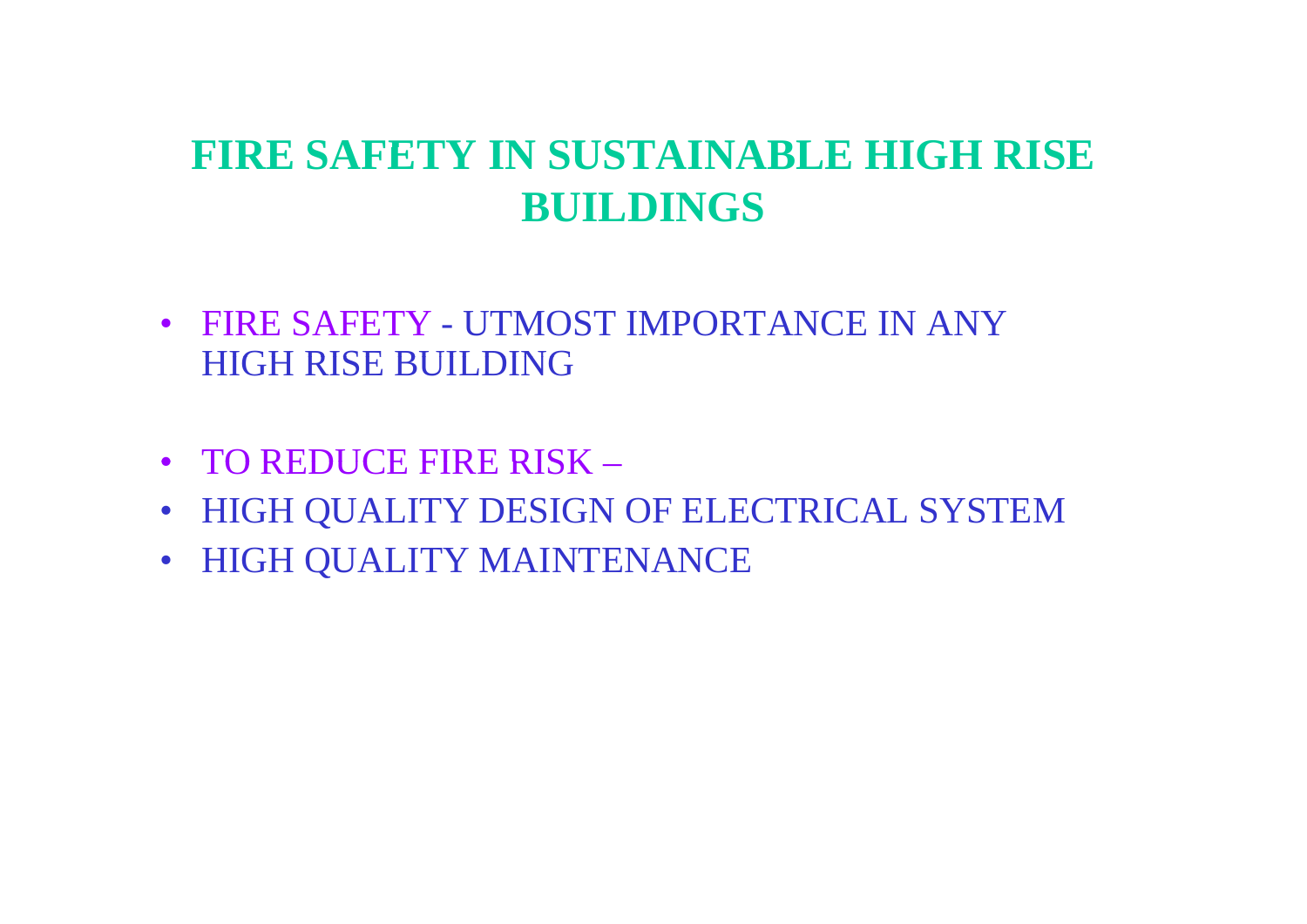#### **EXAMPLE OF A WRONG DESIGN OF CABLE DUCT IN A HIGH RISE BUILDING IN MUMBAI**

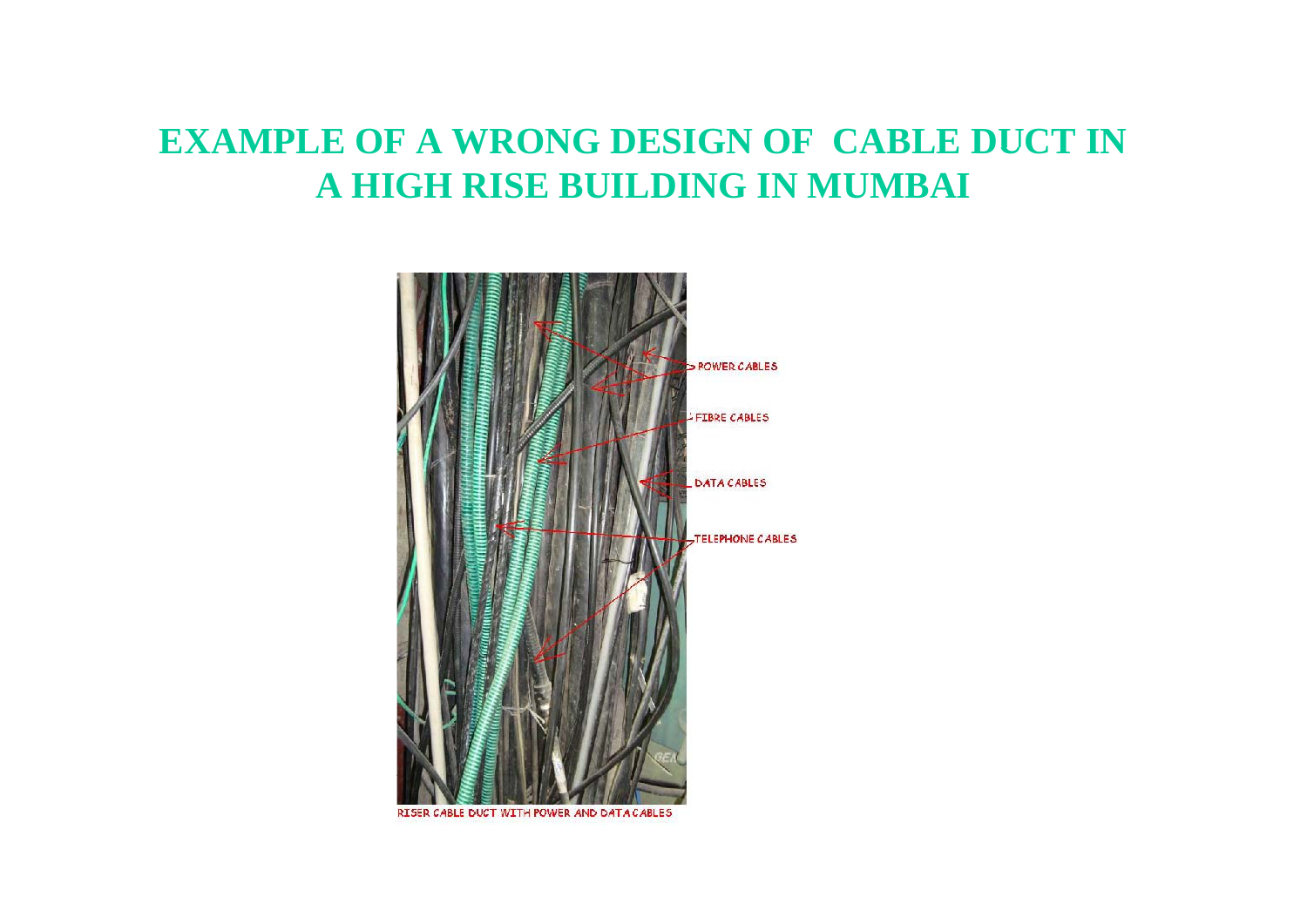### $\bf$ **SOLUTION** ??

- **RISING BUS-DUCT IS A MUST FOR ANY HIGH RISE BUILDING**
- **DOES AWAY WITH MOST OF THE HEAVY CABLES**
- **IT IS MANDATORY IN MANY STATES**
- **SANDWITCH TYPE PREFERABLE OVER TRADITIONAL AIR-INSULATED TYPE**
- **USE OF COPPER BUS-DUCTS AND COPPER BUS-BARS TO REDUCE THE POWER LOSSES**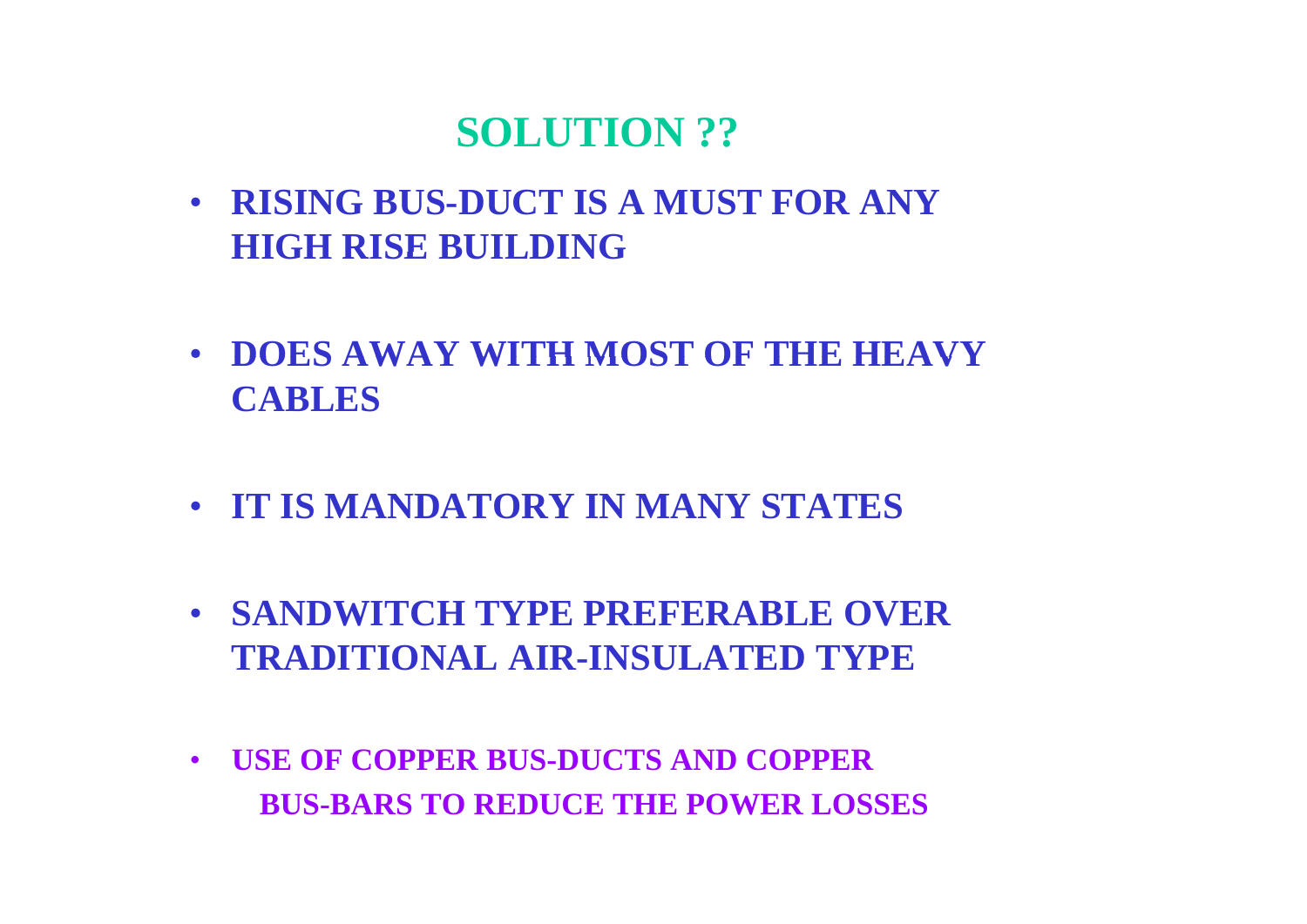### **SANDWITCH TYPE BUS DUCT INSTALLATION IN TYPICAL HIGH RISE BUILDING**

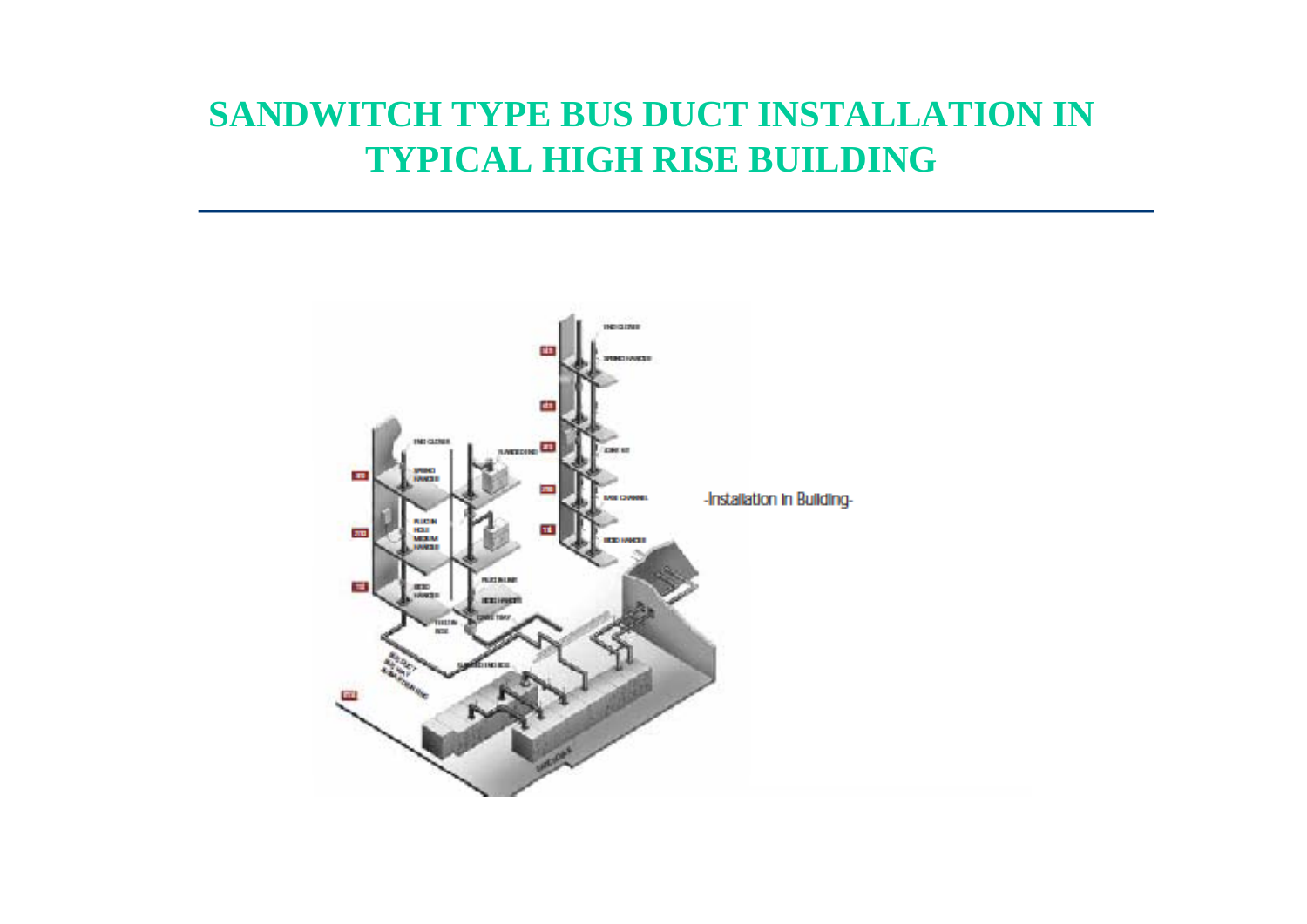#### **HOW TO OVERCOME POOR POWER QUALITY ?**

- POWER CUTS BY USING GNERATORS & UPS
- MICRO CUTS NO ACTION NEEDED
- VOLTAGE FLUCTUATIONS –STABILIZERS, AVR
- FREQUENCY FLUCTUATIONS – BY USING UPS
- TRANSIENTS BY USING SPD OR TVSS
- HARMONICS DO NOT GENERATE !! **GOOD DESIGN PRACTICE**\_ \_ \_ \_ \_ \_ \_ \_ \_ \_ \_ \_ \_ \_ \_ \_ \_ \_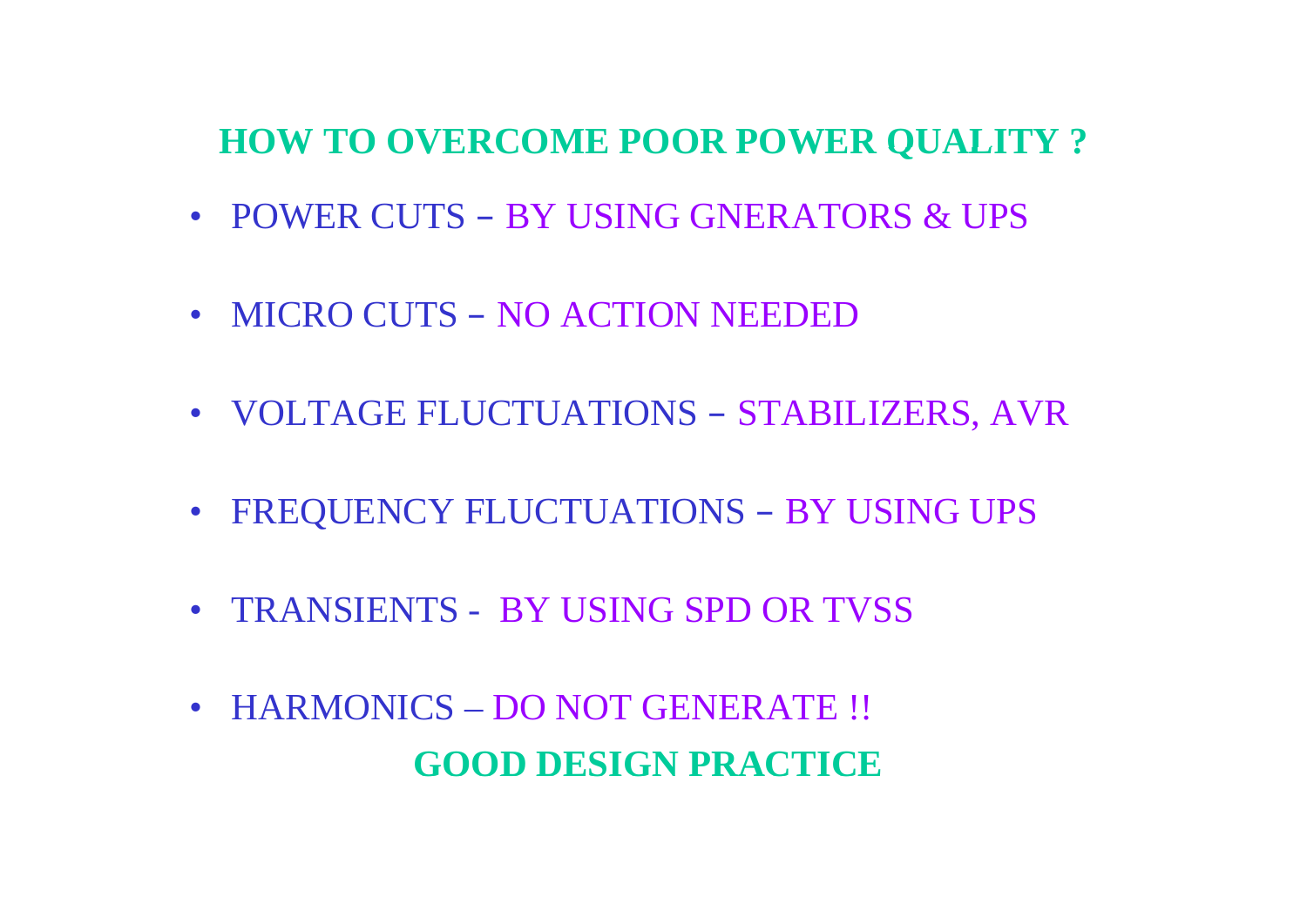### **TYPICAL POWER DISTRIBUTION IN A MODERN HIGH RISE OR COMMERCIAL BUILDING**

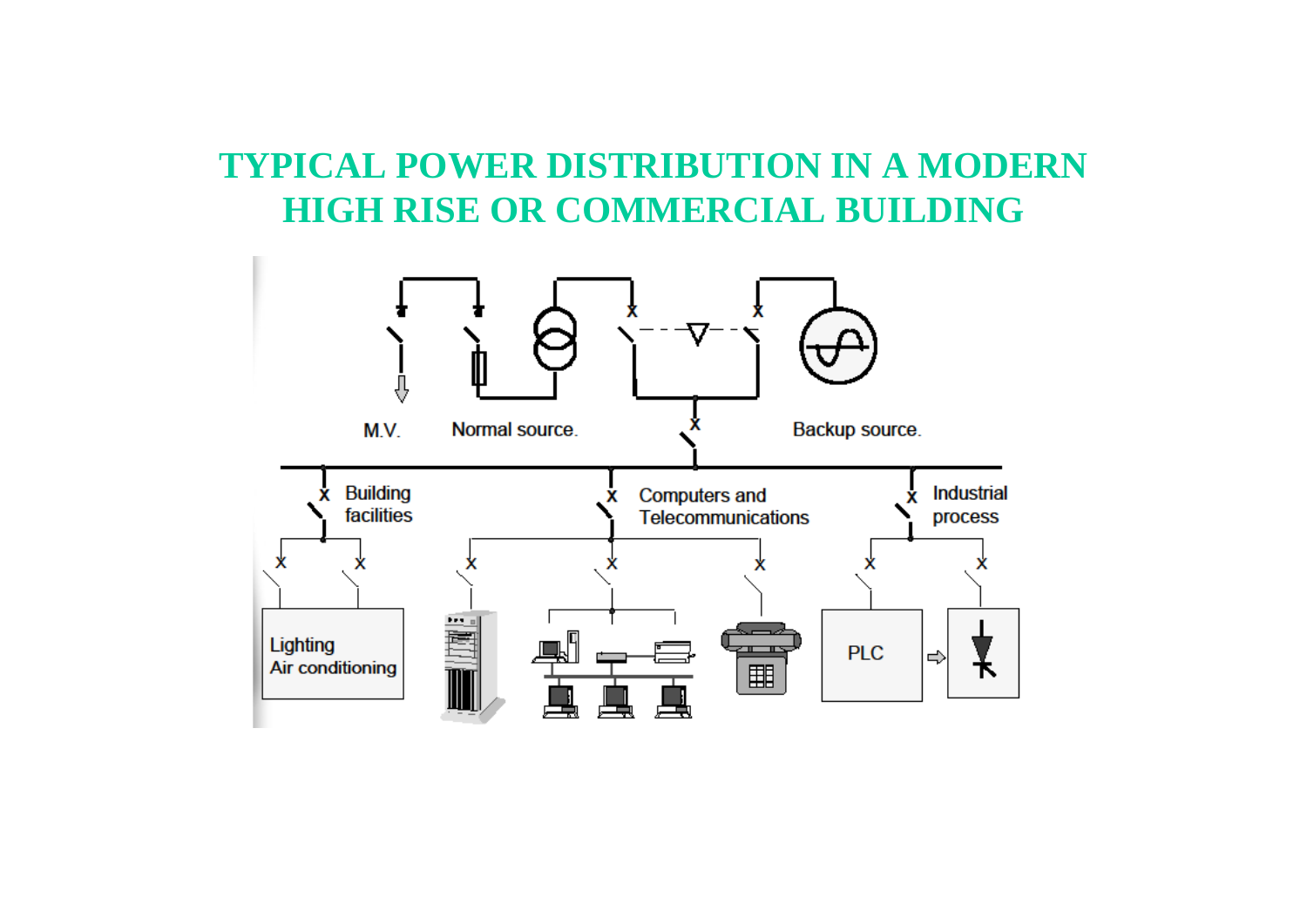#### **TYPICAL LOADS IN MODERN BUILDINGS**

- **MICROPROCESSOR BASED ELEVATORS AND ESCALATORS**
- **HVAC LOADS SUCH AS AHUs, PUMPS AND COMPRESSORS FITTED WITH VARIABLE FREQUENCY DRIVES (VFD)**
- **LIGHT FITTINGS WITH ELECTRONIC BALLASTS**
- **BMS SYSTEMS SUCH AS FIRE ALARM, CCTV, ACCESS CONTROL**
- •**IT EQUIPMENTS SUCH AS DESK-TOP PCs, SERVERS & SWITCHES**
- **UPS AND DC POWER SUPPLIES**
- $\bullet$  **AV EQUIPMENTS SUCH AS PROJECTORS, LCD TV, AUDIO-VIDEO SYSTEMS**

**ALL ABOVE LOADS ARE HARMONIC RICH**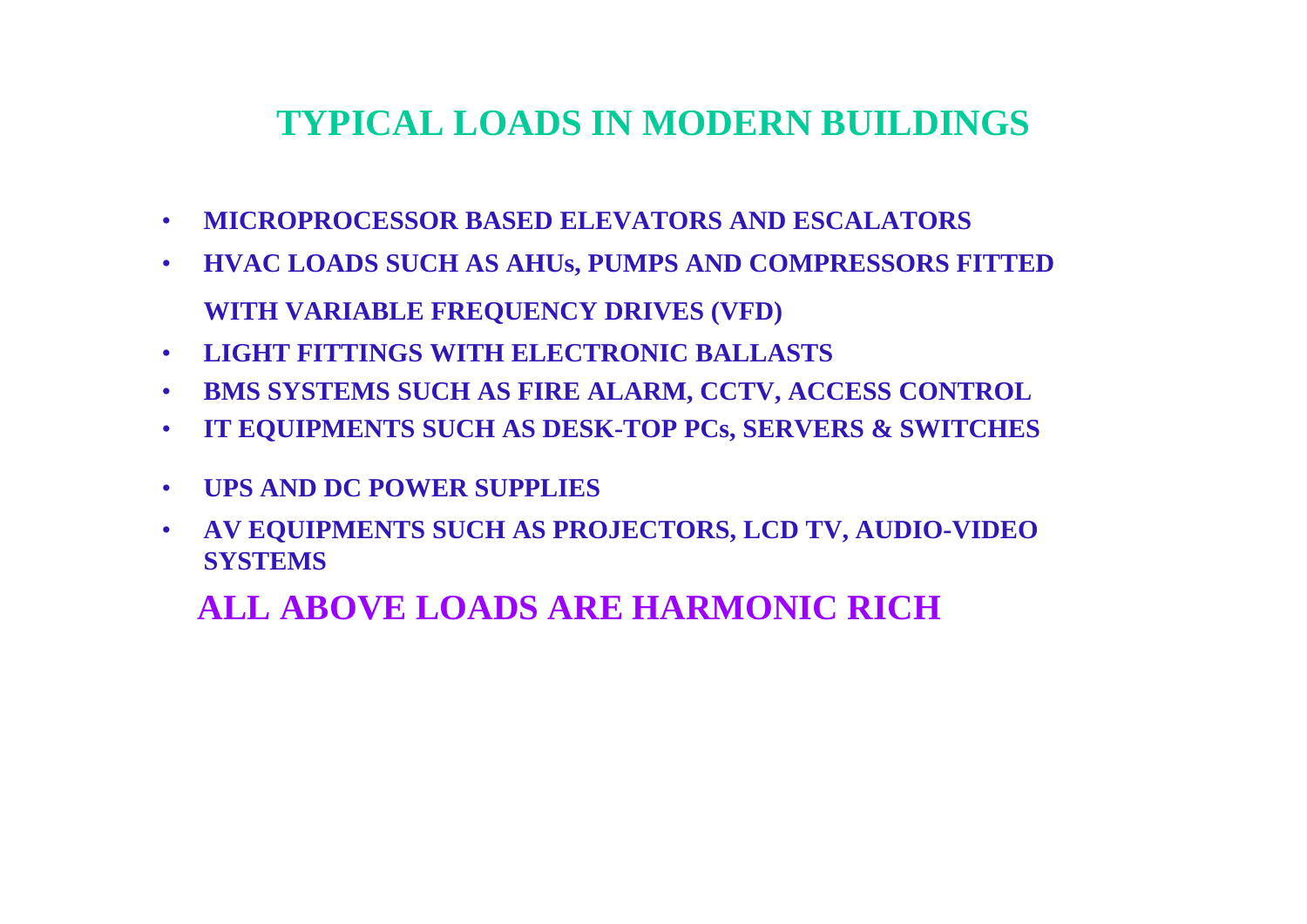## **EFFECTS OF HARMONICS ?**

- HIGHER IMPEDENCE OVER HEATED CABLES
- SKIN EFFECT - OVER HEATED CABLES
- HIGHER NEUTRAL CURRENT DUE TO HALF SIZE NEUTRAL ?
- HIGHER N-E VOLTAGE
- MALFUNCTIONING OF SENSITIVE ELECTRONICS
- DERATING OF TRAFOS & GENSETS \_\_\_\_\_\_\_\_\_\_\_\_\_\_
- EARLY AGING OF EQUIPMENTS
- HIGHER POWER FACTOR- TARIFF PENALTY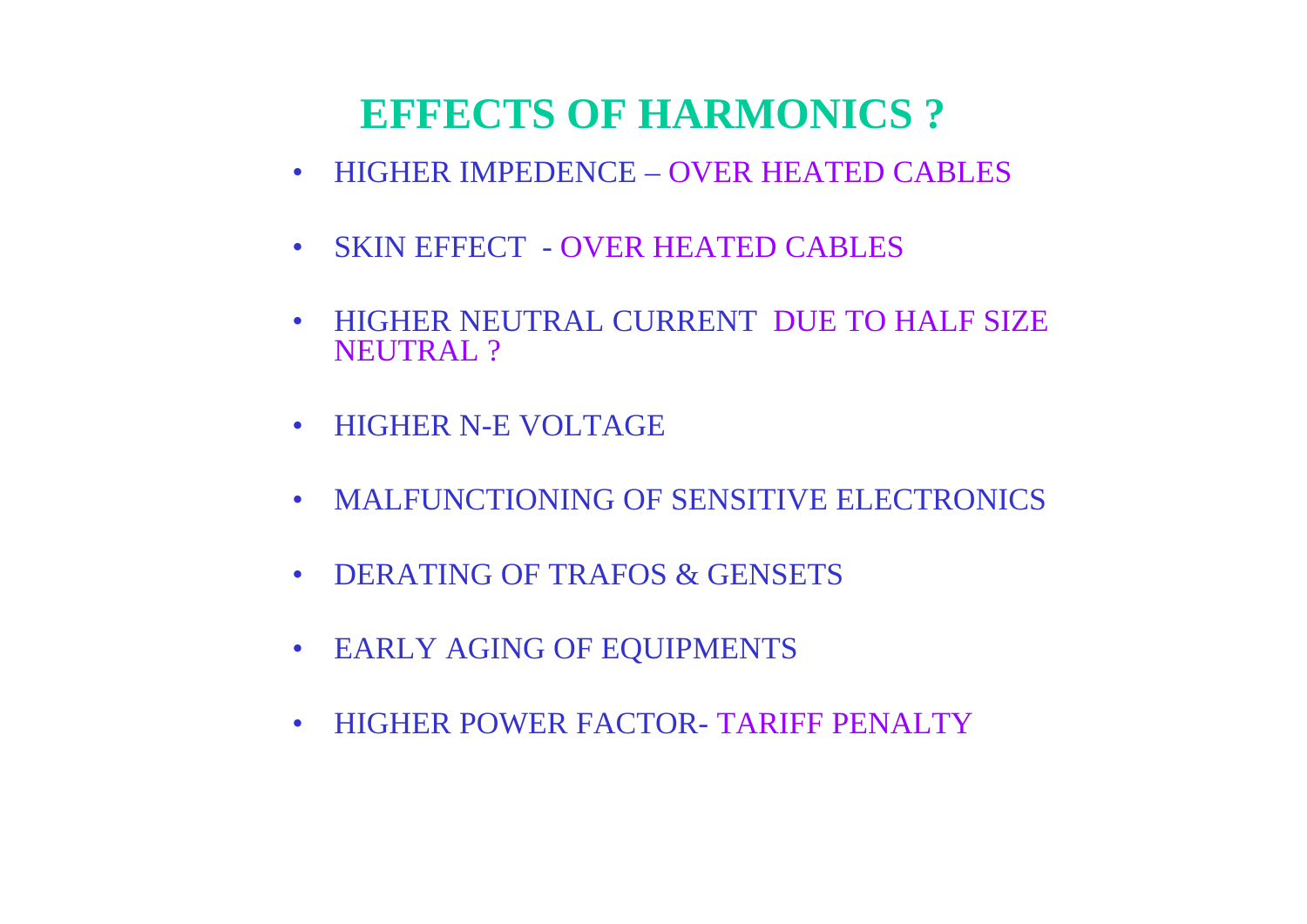# **HOW TO AVOID HARMONICS ?**

## **DESIGN FEATURES :**

- MINIMIZING AT SOURCE
- ISOLATING & ARRESTING
- FILTERING AND/OR ABSORBING
- OVERSIZING CABLES & EQUIPMENTS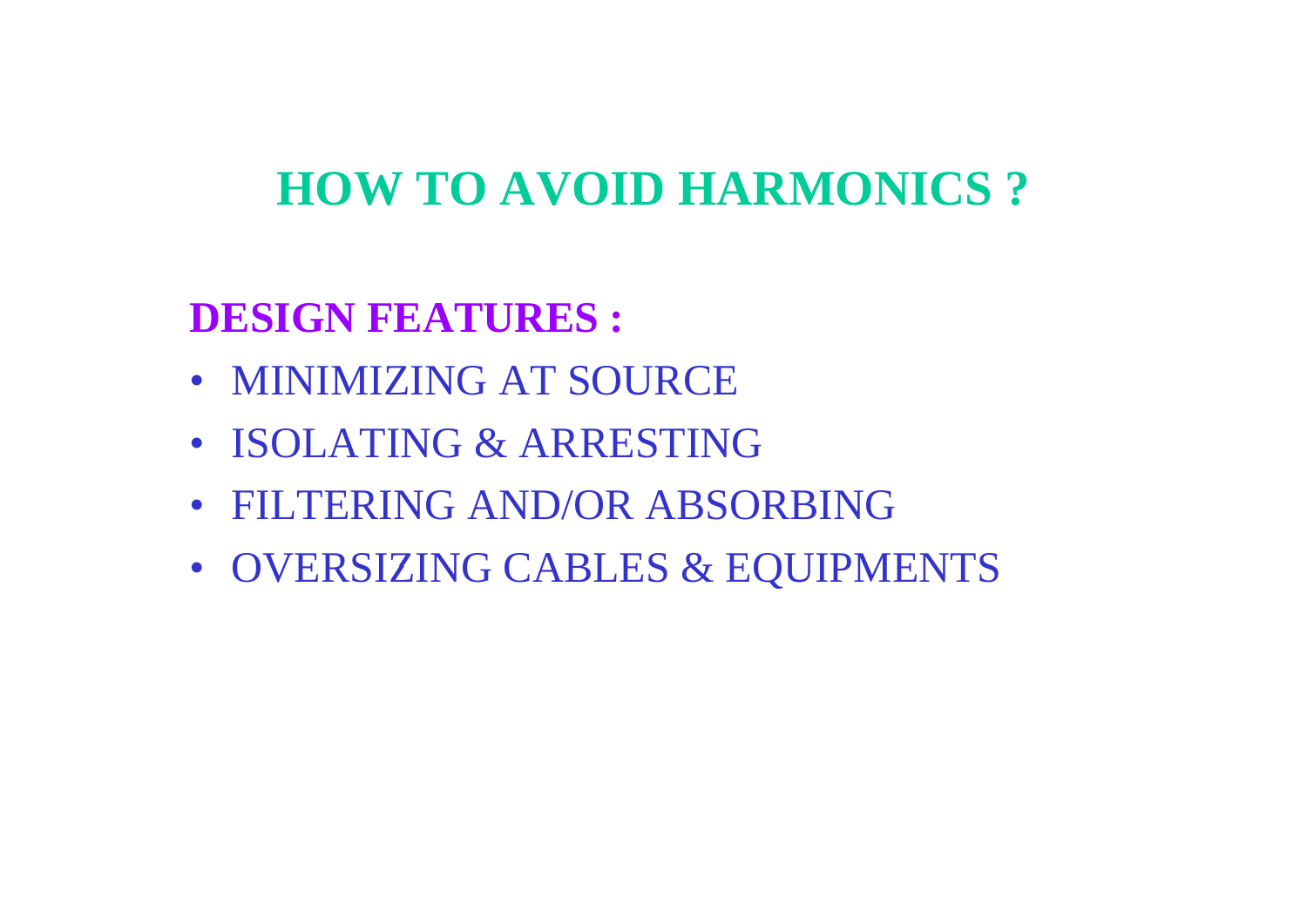# **MINMIZING HARMONICS AT SOURCE**

#### **PROPER SPECIFICATION & SELECTION OF EQUIPMENTS**

- UPS & VFD : THD  $<$  5%, PF  $>$  0.95
- **SERVERS**: THD < 3%, PF > 0.99 (IEC 1000 -3-2 COMPLIANT)
- DESK TOP PC : BRANDED
- ELECTRONIC BALLAST : THD < 10%
- TV, AV EQUPT. ETC : BRANDED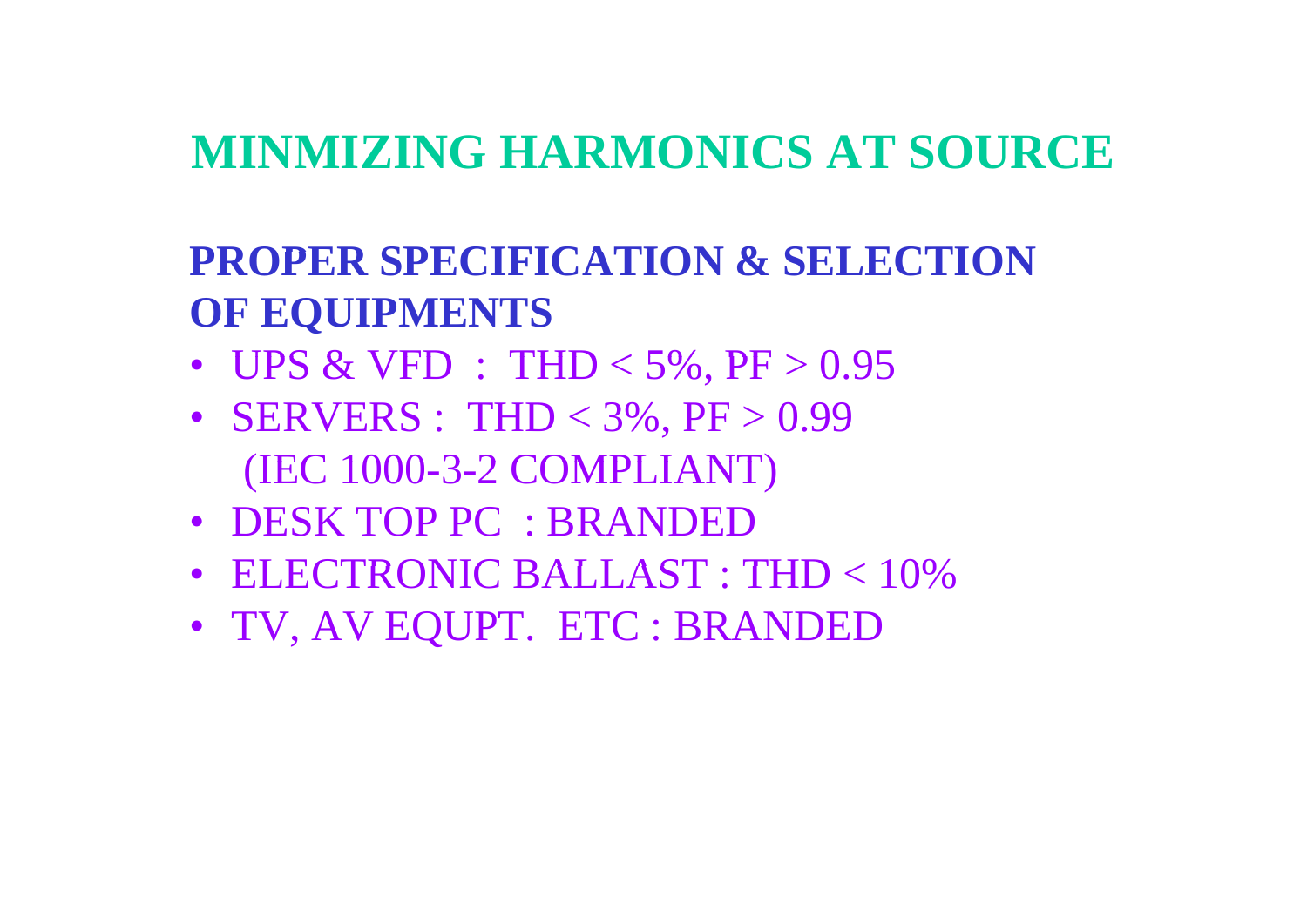# **ISOLATING & ARRESTINGHARMONICS AT SOURCE**

## USE OF SPECIAL EQUIPMENTS -

- UPS
- PDUs WITH DELTA-STAR ISOLATION TRANSFORMER (K-20 RATED)
- ZIGZAG / PHASE SHIFTING / HARMONIC CANCELING TRANSFORMER
- DUAL/QUAD OUTPUT TRANSFORMER
- PASSIVE AND ACTIVE HARMONIC FILTERS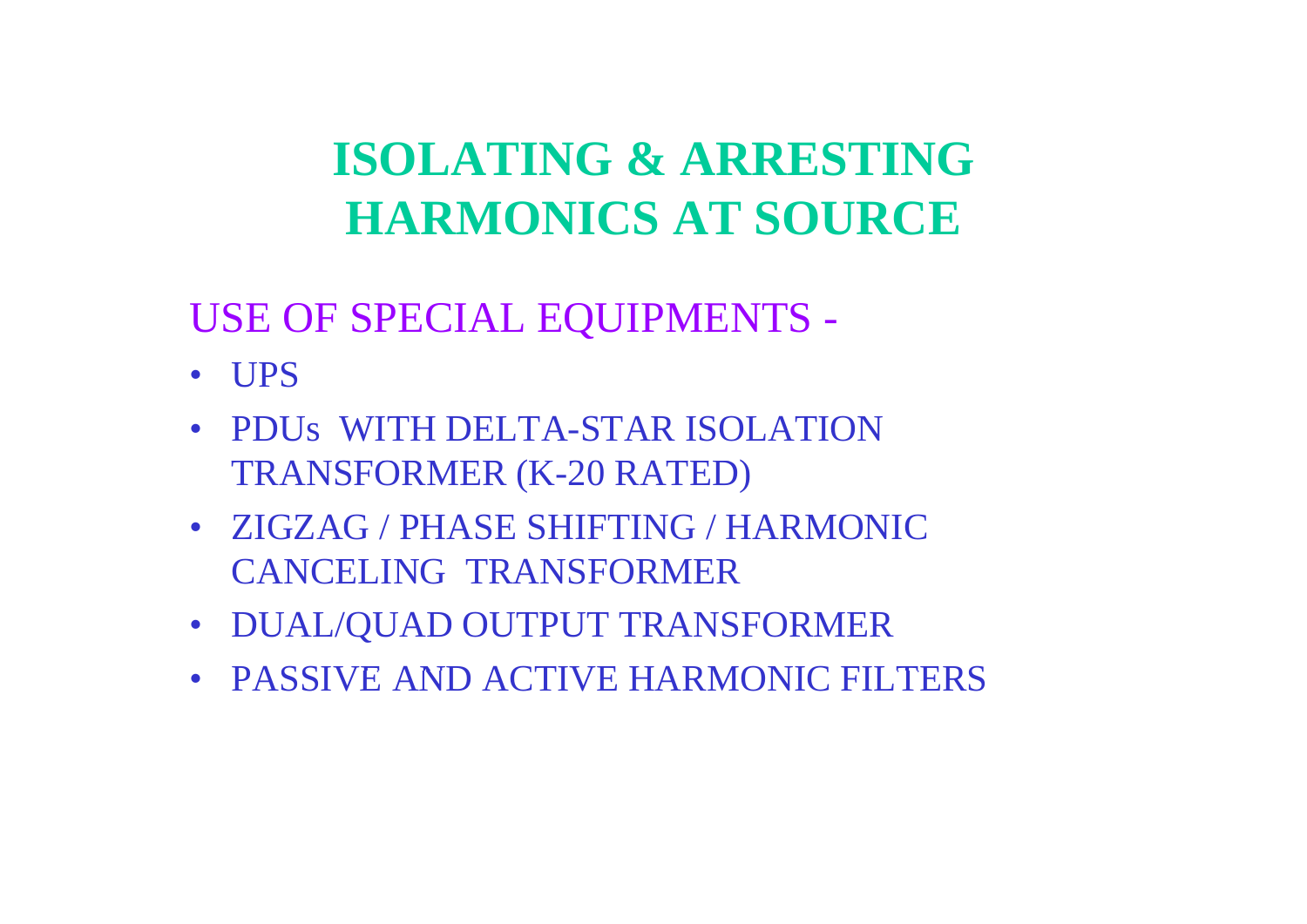## **USE OF UPS UPS - ALSO ACTS AS FILTER ! ( IF SELECTED PROPERLY)**

#### Reduction of harmonic currents upstream of the installation

> A double-conversion UPS acts as a filter

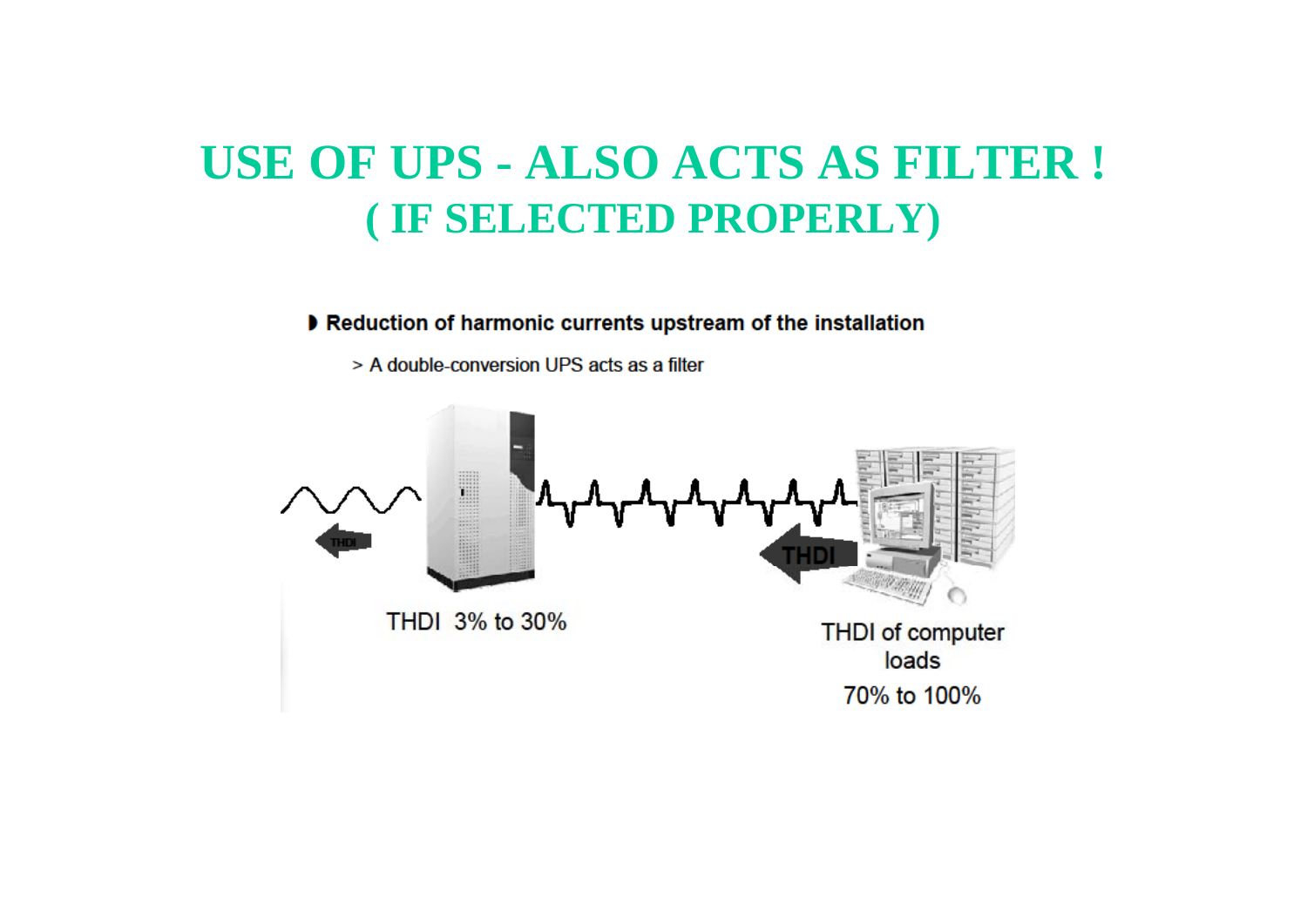#### ISOLATION (DUAL OUTPUT)  $(TRIPLEN + 5<sup>TH</sup>, 7<sup>TH</sup>, 17<sup>TH</sup>, 19<sup>TH</sup>)$



# ISOLATION (DELTA-STAR)<br>
(ARRESTS ALL TRIPLEN)<br>
(CANGEL CALL TRIPLEN)



#### ISOLATION (DUAL OUTPUT) (TRIPLEN + 5TH, 7TH, 11TH, 13TH, 17TH, 19TH, 29TH, 31ST)



(CANCELS ALL TRIPLEN)



### **USE OF SPECIAL PURPOSE TRANSFORMERS**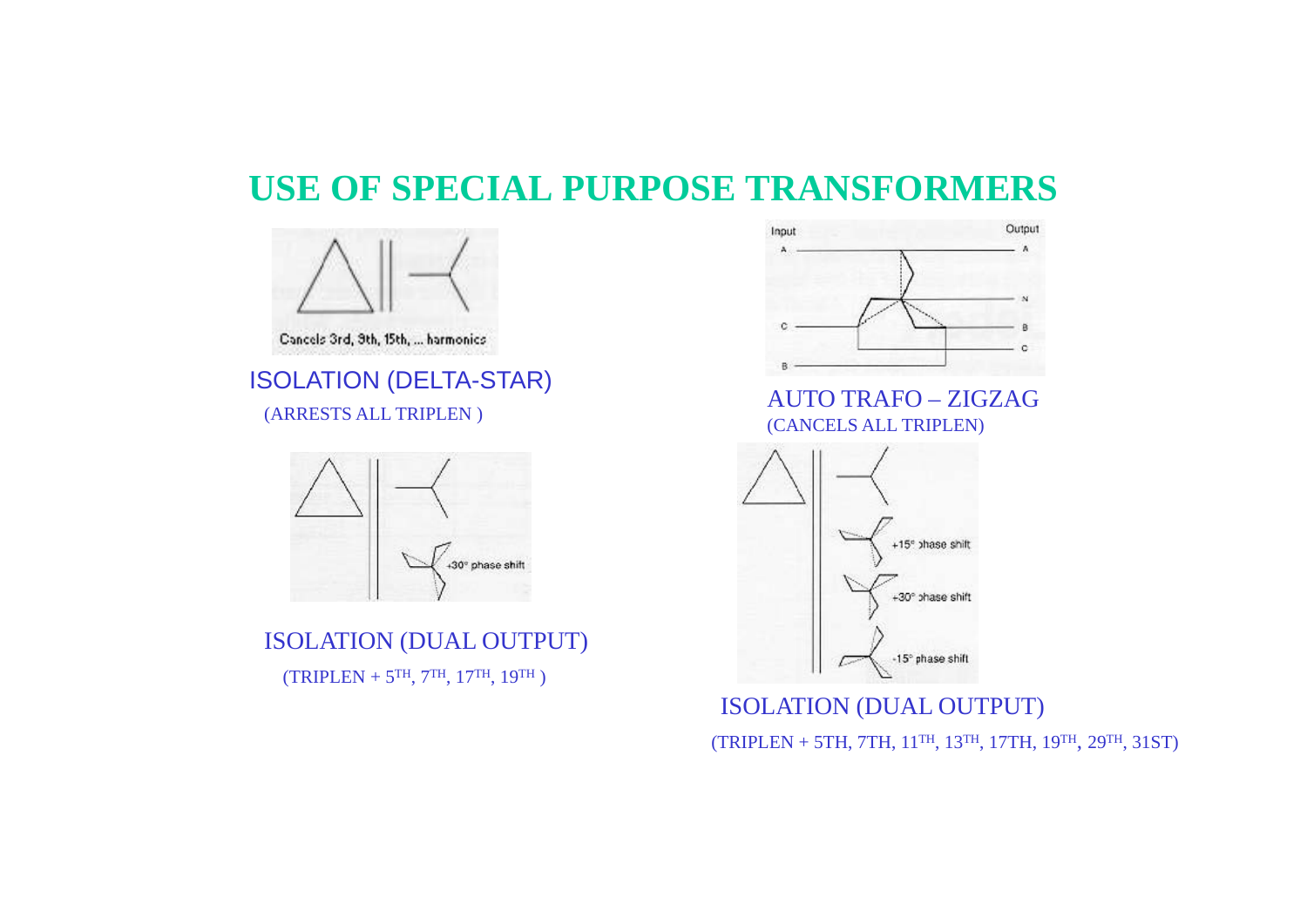## **FILTERING AND/OR ABSORBING HARMONICS**

#### **PASSIVE FILTER**



#### **ACTIVE FILTER**

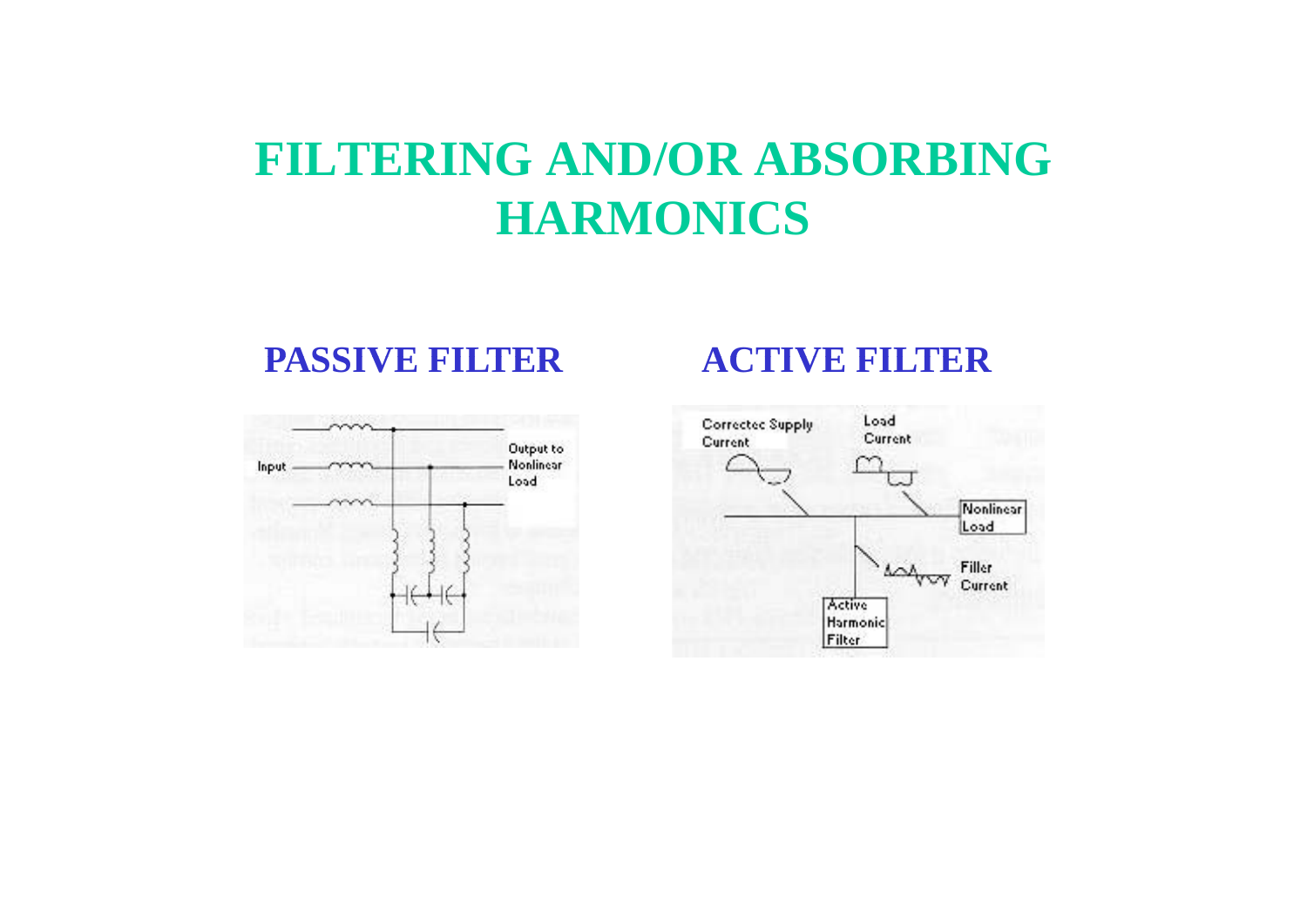## **USE OF ACTIVE FILTER**

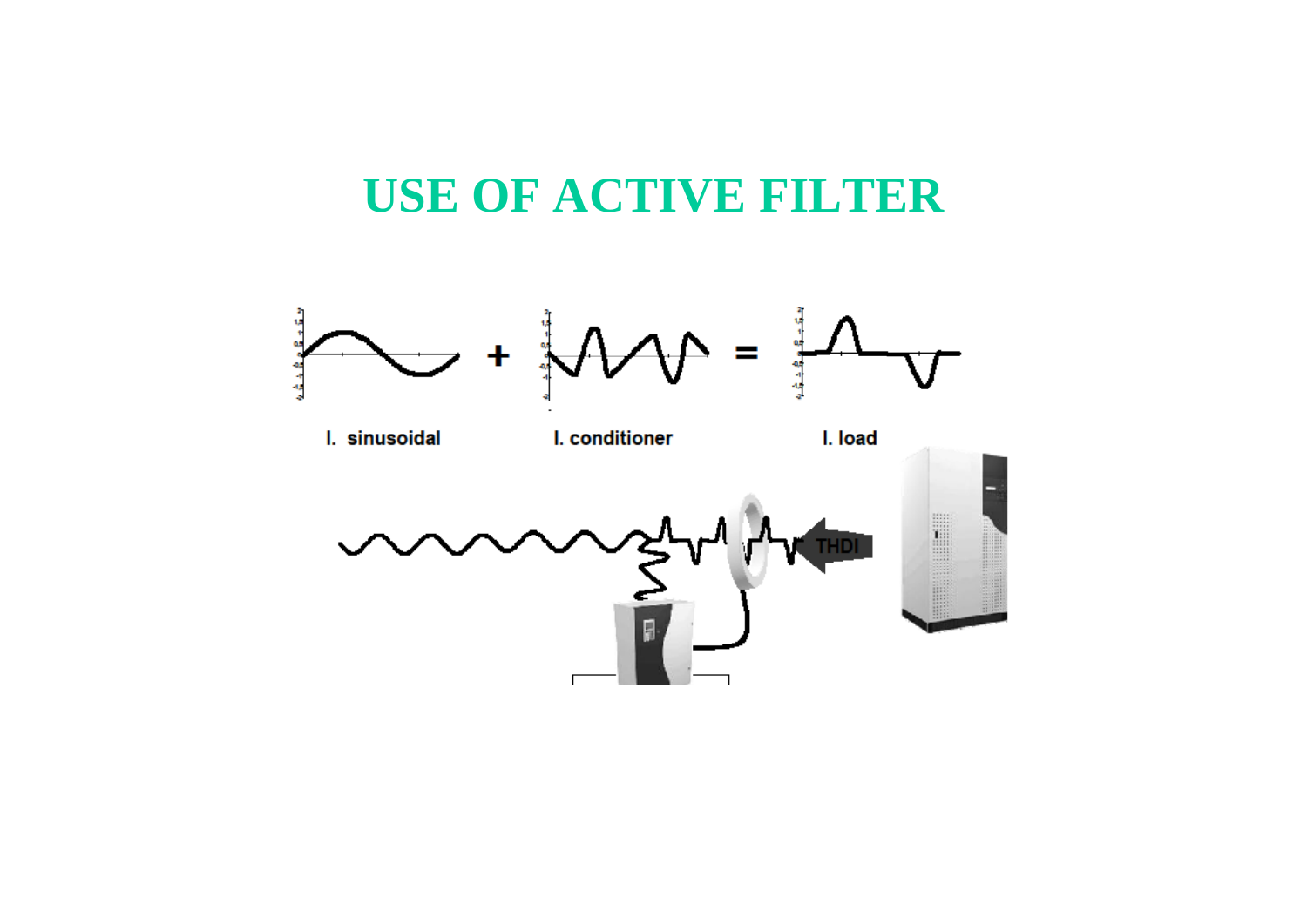# **OVERSIZING CABLES & EQUIPMENTS**

- FULL SIZE OR DOUBLE NEUTRAL
- DERATING OF CABLES
- DERATING OF TRANSFORMERS
- DERATING OF GENERATORS
- USE OF COPPER CABLES AND BUS-DUCTS

 $\rightarrow$  TO OPTIMIZE THE COSTLY BUILDING SPACE  $\rightarrow$  NO NEED OF BIMETALLIC CONTACTS AS MOST SWITCHGEAR COMES WITH COPPER TERMINALS  $\rightarrow$  REDUCED CHANCES OF FIRE IN THE BUILDING DUE TO LESSER HEATING OF TERMINALS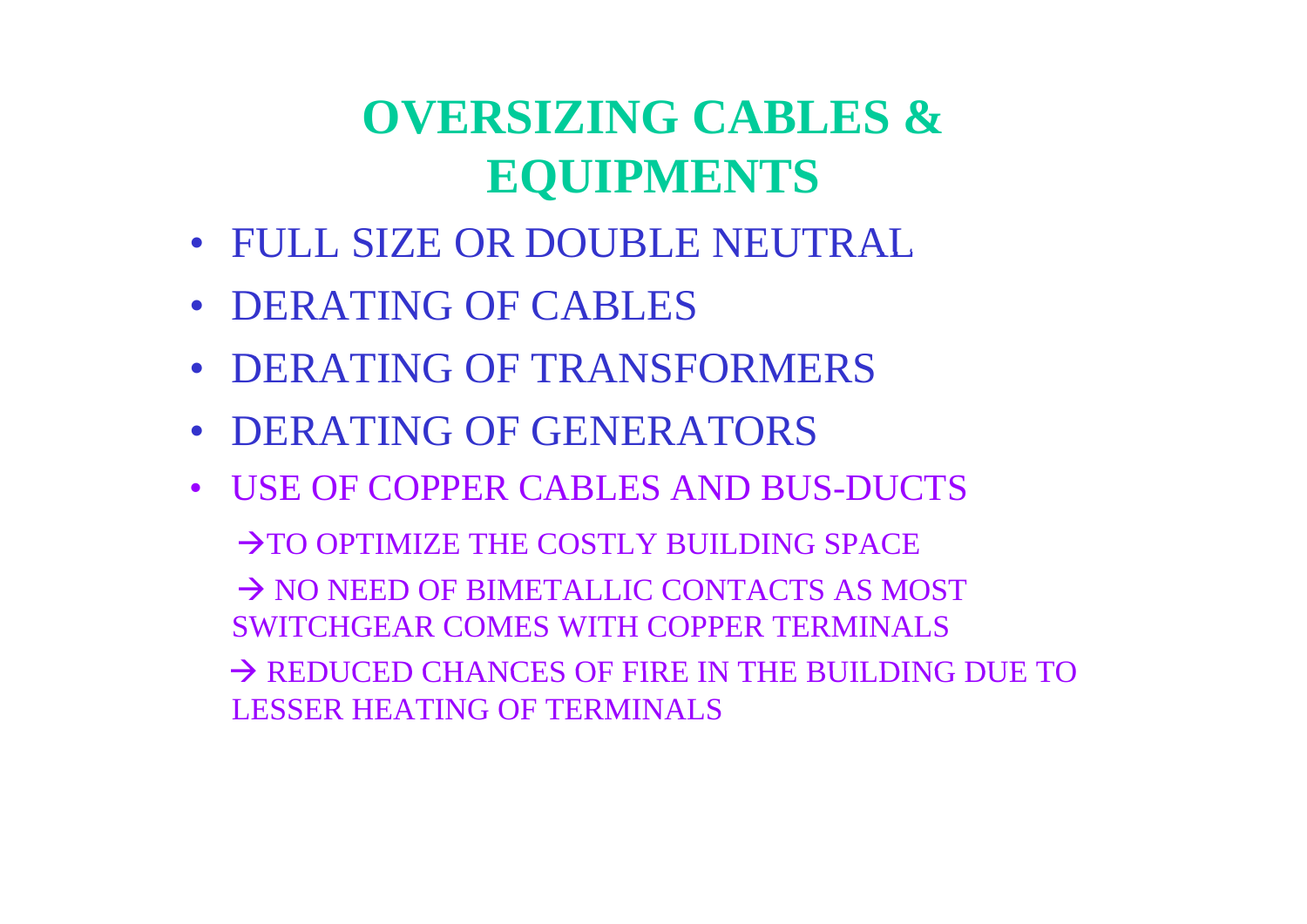## **POWER FACTOR**

- ALWAYS MAINTAIN NEAR UNITY POWER FACTOR
- LESSER SIZE OF CABLES NEEDED
- LESSER COST OF CABLES
- LESSER HEATING OF CABLES
- THE NEW ELECTRICTRICITY TARIFF STRUCTURE ACROSS THE COUNTRY CONSIDERS KVAH AS A AS A UNIT INPLACE OF KWH !
- MAINTAINING NEAR UNITY POWER FACTOR WILL RESULT IN DIRECT SAVING IN ELECTRICAL BILL EVERY MONTH.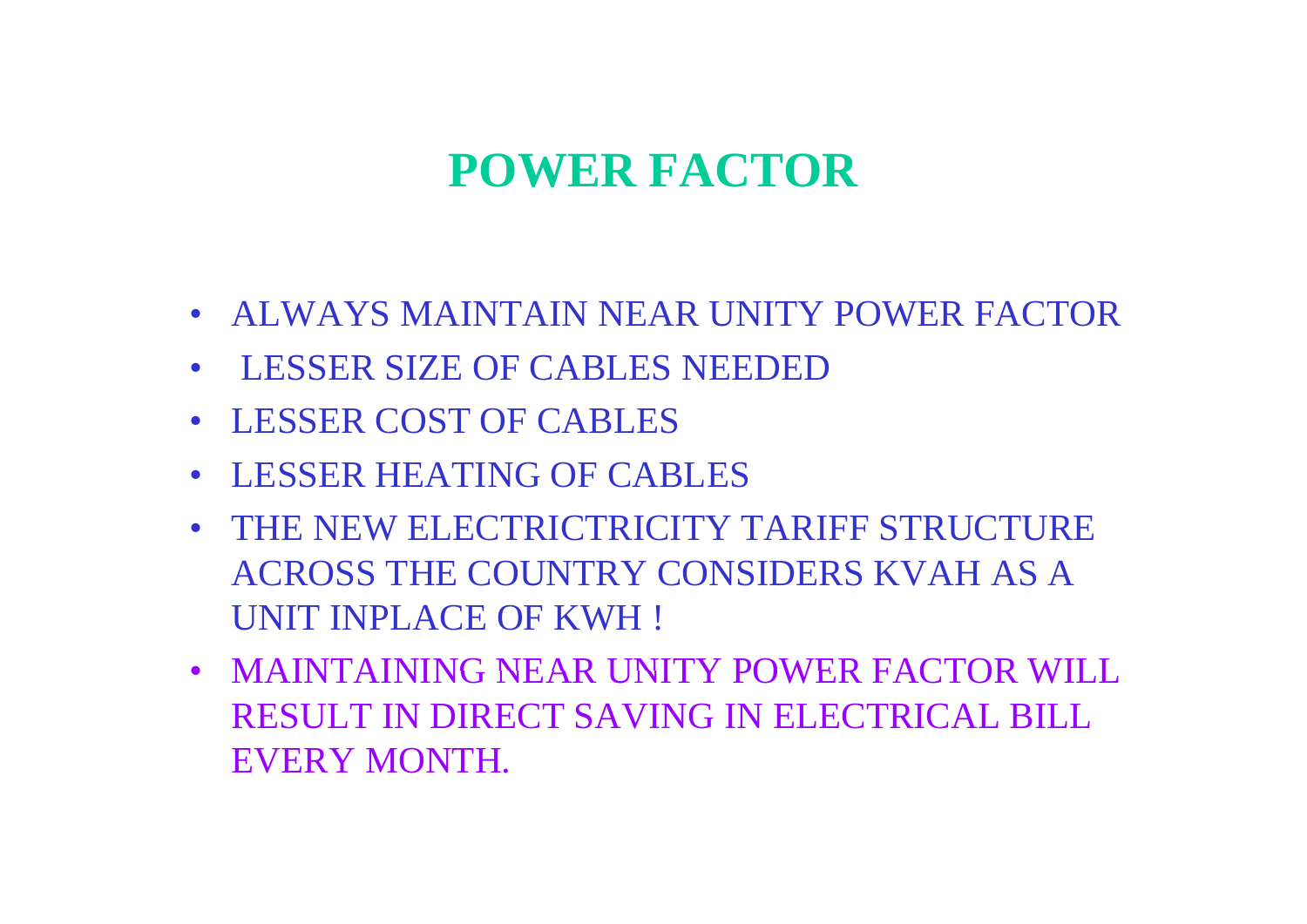# **STANDARDS GOVERNING GOVERNING HARMONICS**

- **IEEE 519-2**
- IEC 555-2, IEC 1000-3-2
- $\bullet$  IS  $-$ 17036 (Voltage)
- IS ?? (Current)